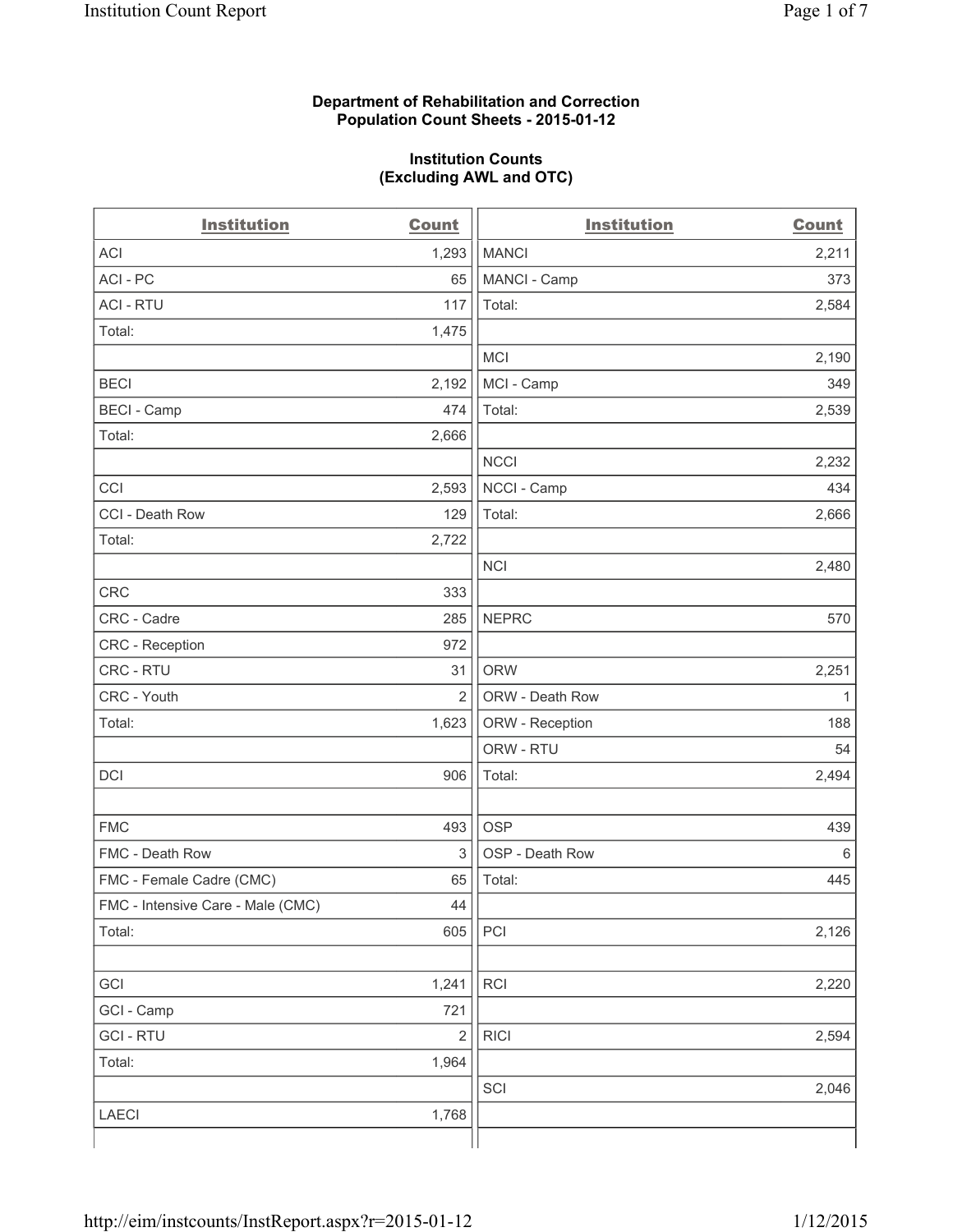|                          |       | <b>SOCF</b>    | 1,247                              |
|--------------------------|-------|----------------|------------------------------------|
| LECI                     | 2,022 |                |                                    |
| LECI - Camp              | 153   | <b>TCI</b>     | 1,100                              |
| Total:                   | 2,175 | TCI - Camp     | 437                                |
|                          |       | Total:         | 1,537                              |
| LOCI                     | 2,281 |                |                                    |
|                          |       | <b>TOCI</b>    | 991                                |
| <b>LORCI</b>             | 237   | TOCI - PC      | 103                                |
| LORCI - Cadre            | 222   | Total:         | 1,094                              |
| <b>LORCI - Reception</b> | 1,080 |                |                                    |
| Total:                   | 1,539 | <b>WCI</b>     | 1,299                              |
|                          |       | <b>WCI-RTU</b> | 98                                 |
| <b>MACI</b>              | 1,146 | Total:         | 1,397                              |
| MACI - Minimum           | 1,425 |                |                                    |
| Total:                   | 2,571 |                | 50,334<br><b>Total Population:</b> |

\* The Total Population includes 36 Offenders with Reason Codes 30 & 31. \*\* The Total Population includes 32 Offenders with Reason Code 0A.

# **Male Population by Security Level (Include AWL and Exclude OTC)**

| <b>Security Level</b>  |                   | <b>Body</b> | <b>AWL</b> | $(-OTC)$ | <b>Total</b> |
|------------------------|-------------------|-------------|------------|----------|--------------|
| Total Level 5          |                   | 121         |            |          | 121          |
| Total Level 4          |                   | 1,828       | 19         | 17       | 1,830        |
| Total Level 3          |                   | 11,313      | 124        | 98       | 11,339       |
| Total Level 2          |                   | 17,220      | 222        | 155      | 17,287       |
| Total Level 1          |                   | 15,583      | 194        | 110      | 15,667       |
| <b>Total Death Row</b> |                   | 139         |            |          | 139          |
|                        | <b>Total Male</b> | 46,204      | 561        | 382      | 46,383       |

#### **Female Population by Institution (Include AWL and Exclude OTC)**

| $  \prime$               |                     |             |            |          |              |
|--------------------------|---------------------|-------------|------------|----------|--------------|
| <b>Institution</b>       |                     | <b>Body</b> | <b>AWL</b> | $(-OTC)$ | <b>Total</b> |
| <b>DCI</b>               |                     | 906         | 16         | 8        | 914          |
| <b>FMC</b>               |                     | 22          | 4          | $\Omega$ | 26           |
| FMC - Female Cadre (CMC) |                     | 65          | 0          | $\Omega$ | 65           |
| <b>NEPRC</b>             |                     | 570         | 10         | 4        | 576          |
| <b>ORW</b>               |                     | 2,250       | 60         | 22       | 2,288        |
| <b>ORW - Death Row</b>   |                     |             | 0          | 0        |              |
| ORW - Reception          |                     | 188         | 0          | 0        | 188          |
| ORW - RTU                |                     | 54          | $\Omega$   | $\Omega$ | 54           |
|                          | <b>Total Female</b> | 4,056       | 90         | 34       | 4,112        |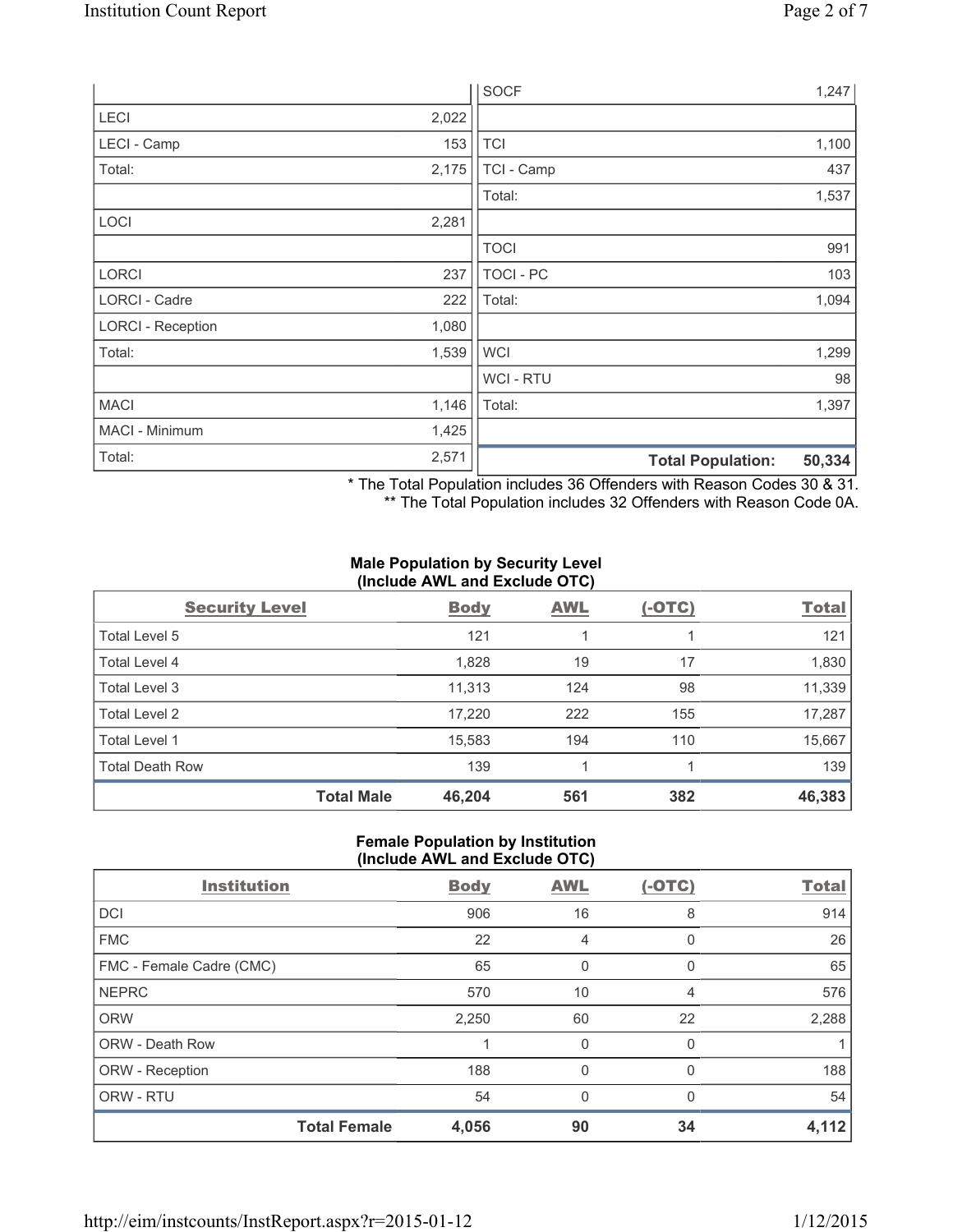| <b>Total Population:</b> | 50,260 | 651 | 416 | 50 495 |
|--------------------------|--------|-----|-----|--------|

|  | Male Population by Institution: Security Level 5 |  |
|--|--------------------------------------------------|--|
|  | (Include AWL and Exclude OTC)                    |  |

| <b>Institution</b>   | <b>Body</b> | <b>AWL</b> | $(-OTC)$ | <u>Total</u> |
|----------------------|-------------|------------|----------|--------------|
| LORCI - Cadre        |             |            |          |              |
| <b>OSP</b>           | 120         |            |          | 120          |
| <b>Total Level 5</b> | 121         |            |          | 121          |

**Male Population by Institution: Security Level 4 (Include AWL and Exclude OTC)** 

| <b>Institution</b>       |                      | <b>Body</b>    | <b>AWL</b>          | $(-OTC)$            | <b>Total</b>              |
|--------------------------|----------------------|----------------|---------------------|---------------------|---------------------------|
| CRC                      |                      | 13             | $\mathbf 0$         | $\mathsf{O}\xspace$ | 13                        |
| CRC - Reception          |                      | $\sqrt{3}$     | $\mathsf{O}\xspace$ | $\mathsf{O}\xspace$ | $\sqrt{3}$                |
| LECI                     |                      | $\overline{7}$ | $\mathsf{O}\xspace$ | $\mathsf 0$         | 7                         |
| LOCI                     |                      | 15             | $\mathbf 0$         | $\mathbf 0$         | 15                        |
| LORCI                    |                      | $\overline{2}$ | $\overline{2}$      | 1                   | $\ensuremath{\mathsf{3}}$ |
| <b>LORCI - Reception</b> |                      | $\overline{2}$ | $\mathbf 0$         | $\mathbf 0$         | $\overline{2}$            |
| <b>MANCI</b>             |                      | 16             | $\mathsf{O}\xspace$ | $\mathbf 0$         | $16$                      |
| MCI                      |                      | $\,6\,$        | $\mathsf{O}\xspace$ | $\mathsf{O}\xspace$ | 6                         |
| <b>NCCI</b>              |                      | $\sqrt{5}$     | $\mathsf{O}\xspace$ | $\mathsf{O}\xspace$ | $\sqrt{5}$                |
| <b>OSP</b>               |                      | 311            | 4                   | 3                   | 312                       |
| <b>RCI</b>               |                      | 8              | $\mathbf 0$         | $\mathsf{O}\xspace$ | 8                         |
| <b>RICI</b>              |                      | $\overline{2}$ | $\mathbf 0$         | $\mathbf 0$         | $\overline{2}$            |
| SOCF                     |                      | 1,173          | 12                  | 12                  | 1,173                     |
| <b>TCI</b>               |                      | 13             | $\mathbf 0$         | $\mathsf{O}\xspace$ | 13                        |
| <b>TOCI</b>              |                      | 193            | $\mathsf{O}\xspace$ | $\mathsf{O}\xspace$ | 193                       |
| <b>TOCI - PC</b>         |                      | 41             | $\mathsf{O}\xspace$ | $\mathsf{O}\xspace$ | 41                        |
| <b>WCI</b>               |                      | 17             | 1                   | 1                   | 17                        |
| <b>WCI - RTU</b>         |                      | $\mathbf 1$    | $\mathbf 0$         | $\Omega$            | 1                         |
|                          | <b>Total Level 4</b> | 1,828          | 19                  | 17                  | 1,830                     |

# **Male Population by Institution: Security Level 3 (Include AWL and Exclude OTC)**

| <b>Institution</b> | <b>Body</b> | <b>AWL</b> | $(-OTC)$ | <b>Total</b> |
|--------------------|-------------|------------|----------|--------------|
| <b>ACI</b>         | 14          |            |          | 16           |
| <b>BECI</b>        |             |            |          |              |
| CCI                | 13          |            |          | JJ.          |
|                    |             |            |          |              |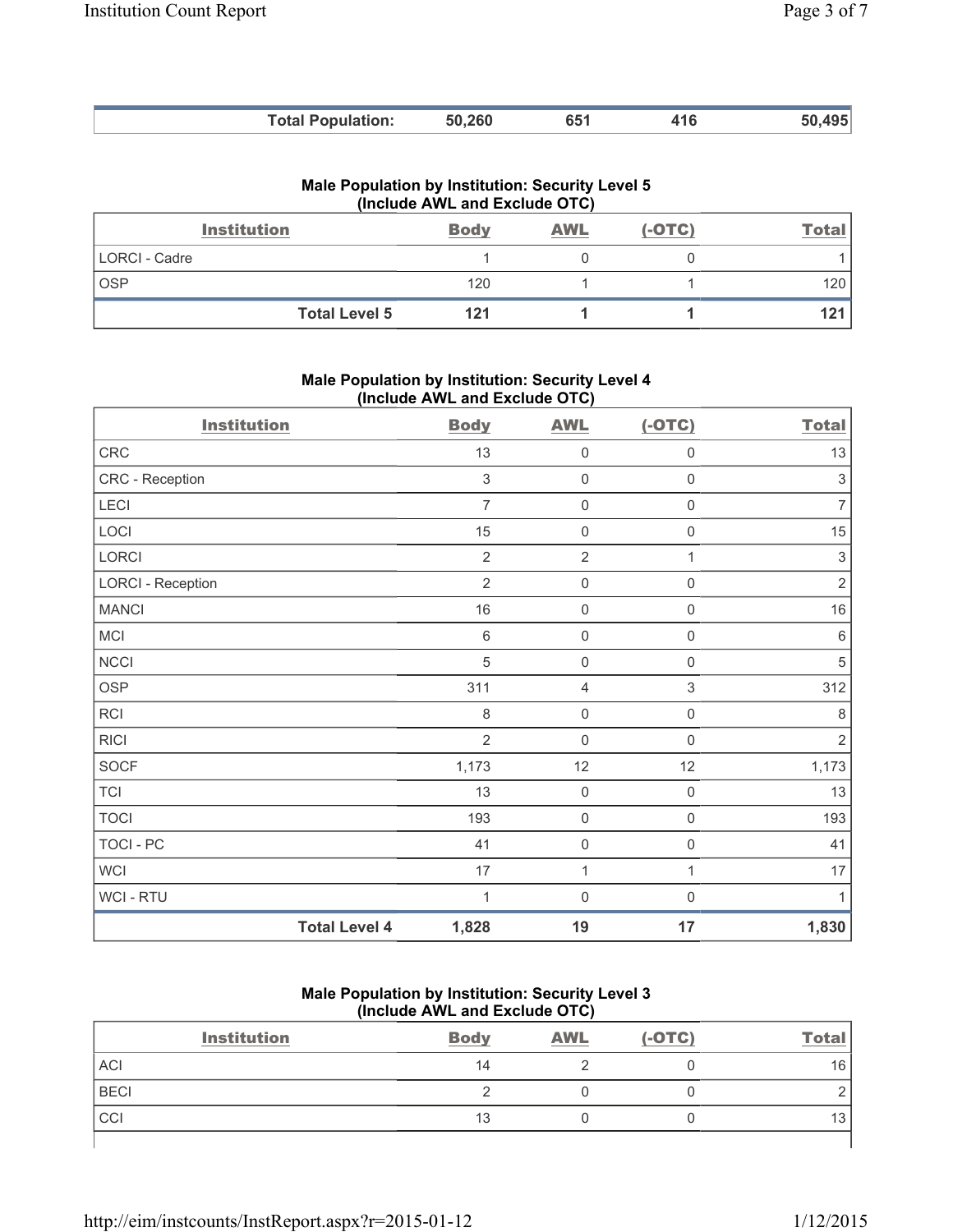| CRC                               | 104              | $\,6\,$                   | $\overline{4}$      | 106                       |
|-----------------------------------|------------------|---------------------------|---------------------|---------------------------|
| CRC - Cadre                       | 198              | $\mathsf{O}\xspace$       | $\Omega$            | 198                       |
| <b>CRC</b> - Reception            | 575              | 11                        | 10                  | 576                       |
| CRC - RTU                         | 15               | $\mathsf{O}\xspace$       | $\mathsf 0$         | 15                        |
| CRC - Youth                       | $\mathbf 2$      | $\mathsf 0$               | $\mathsf{O}\xspace$ | $\sqrt{2}$                |
| <b>FMC</b>                        | $\mathbf{1}$     | $\mathsf{O}\xspace$       | $\mathbf 0$         | $\mathbf{1}$              |
| FMC - Intensive Care - Male (CMC) | $\boldsymbol{9}$ | $\mathsf{O}\xspace$       | $\mathsf{O}\xspace$ | $\boldsymbol{9}$          |
| GCI                               | $\overline{2}$   | $\mathsf{O}\xspace$       | $\mathsf 0$         | $\mathbf 2$               |
| LAECI                             | 10               | $\mathsf{O}\xspace$       | $\mathsf 0$         | 10                        |
| LECI                              | 1,956            | 15                        | 14                  | 1,957                     |
| LOCI                              | $\sqrt{3}$       | $\mathsf{O}\xspace$       | $\mathbf 0$         | $\ensuremath{\mathsf{3}}$ |
| LORCI                             | 69               | 26                        | 23                  | 72                        |
| LORCI - Cadre                     | 201              | $\mathbf 0$               | $\mathsf 0$         | 201                       |
| <b>LORCI - Reception</b>          | 582              | $\mathsf{O}\xspace$       | $\mathsf 0$         | 582                       |
| <b>MACI</b>                       | $\mathbf{1}$     | $\mathsf{O}\xspace$       | $\mathsf 0$         | $\mathbf{1}$              |
| <b>MANCI</b>                      | 2,169            | 15                        | 15                  | 2,169                     |
| <b>MCI</b>                        | $\overline{7}$   | $\mathsf{O}\xspace$       | $\mathbf 0$         | $\overline{7}$            |
| <b>NCCI</b>                       | 13               | $\mathbf 0$               | $\mathbf 0$         | 13                        |
| <b>NCI</b>                        | 12               | $\mathsf 0$               | $\mathsf 0$         | 12                        |
| PCI                               | 40               | $\ensuremath{\mathsf{3}}$ | $\mathsf 0$         | 43                        |
| <b>RCI</b>                        | 1,995            | 20                        | 15                  | 2,000                     |
| <b>RICI</b>                       | 10               | $\mathbf{1}$              | $\mathbf{1}$        | 10                        |
| SCI                               | $\overline{4}$   | $\mathsf{O}\xspace$       | $\mathbf 0$         | $\overline{4}$            |
| SOCF                              | 73               | $\mathbf 0$               | $\mathsf{O}\xspace$ | 73                        |
| <b>TCI</b>                        | 1,030            | 12                        | $10$                | 1,032                     |
| TCI - Camp                        | $\mathbf{1}$     | $\mathsf{O}\xspace$       | $\mathsf 0$         | $\mathbf{1}$              |
| <b>TOCI</b>                       | 796              | $\ensuremath{\mathsf{3}}$ | $\mathbf{1}$        | 798                       |
| <b>TOCI - PC</b>                  | 62               | $\mathbf 0$               | $\mathsf{O}\xspace$ | 62                        |
| <b>WCI</b>                        | 1,250            | $\hbox{9}$                | $\sqrt{5}$          | 1,254                     |
| WCI - RTU                         | 94               | $\mathbf 1$               | $\mathsf 0$         | 95                        |
| <b>Total Level 3</b>              | 11,313           | 124                       | 98                  | 11,339                    |

### **Male Population by Institution: Security Level 2 (Include AWL and Exclude OTC)**

| <b>Institution</b> | <b>Body</b> | <b>AWL</b> | $(-OTC)$ | <b>Total</b> |
|--------------------|-------------|------------|----------|--------------|
| <b>ACI</b>         | 570         | 4          |          | 573          |
| ACI-PC             | 48          |            | 0        | 48           |
| <b>ACI - RTU</b>   | 75          |            | 0        | 75           |
| <b>BECI</b>        | 1,492       | 24         | 17       | 1,499        |
| <b>BECI</b> - Camp | 12          |            | 0        | 12           |
|                    |             |            |          |              |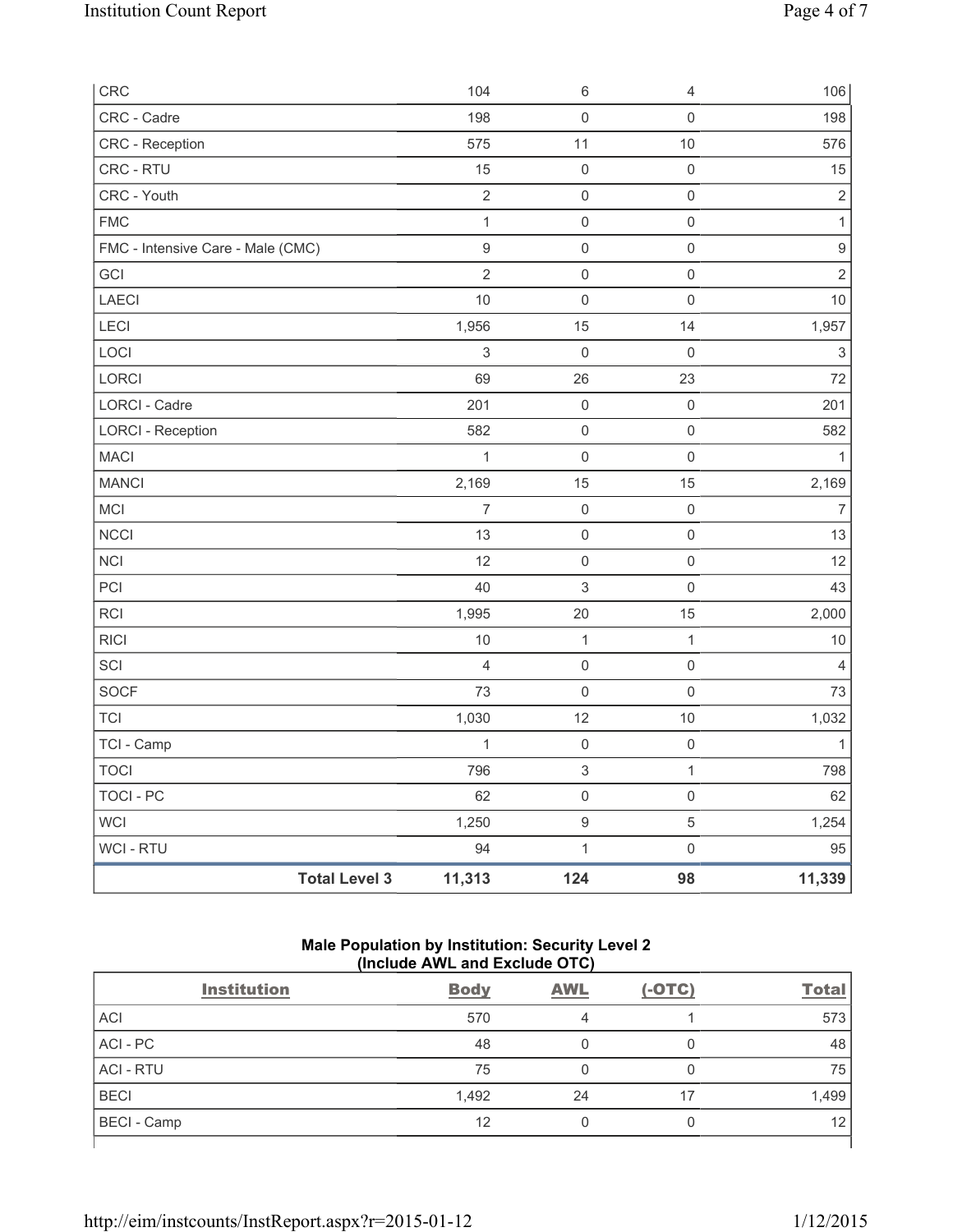| CCI                               |                      | 1,699          | 10                  | 4                         | 1,705        |
|-----------------------------------|----------------------|----------------|---------------------|---------------------------|--------------|
| CRC                               |                      | 92             | $\overline{7}$      | $\,$ 5 $\,$               | 94           |
| CRC - Cadre                       |                      | 82             | $\mathsf{O}\xspace$ | $\mathsf{O}\xspace$       | 82           |
| CRC - Reception                   |                      | 176            | $\sqrt{2}$          | $\sqrt{2}$                | 176          |
| CRC - RTU                         |                      | 15             | $\mathsf{O}\xspace$ | $\mathsf{O}\xspace$       | 15           |
| CRC - Youth                       |                      | $\mathbf 0$    | 3                   | $\ensuremath{\mathsf{3}}$ | $\mathbf 0$  |
| ${\sf FMC}$                       |                      | $6\phantom{1}$ | $\mathsf{O}\xspace$ | $\mathsf{O}\xspace$       | $\,6\,$      |
| FMC - Intensive Care - Male (CMC) |                      | 22             | $\mathsf{O}\xspace$ | $\mathsf{O}\xspace$       | 22           |
| GCI                               |                      | 771            | $\overline{4}$      | 3                         | 772          |
| <b>GCI-RTU</b>                    |                      | 1              | $\mathsf{O}\xspace$ | $\mathsf{O}\xspace$       | $\mathbf{1}$ |
| LAECI                             |                      | 1,065          | 15                  | 12                        | 1,068        |
| <b>LECI</b>                       |                      | 49             | $\mathsf{O}\xspace$ | $\mathsf 0$               | 49           |
| LOCI                              |                      | 1,108          | $\,8\,$             | 5                         | 1,111        |
| LORCI                             |                      | 102            | 25                  | 22                        | 105          |
| LORCI - Cadre                     |                      | 14             | $\mathsf{O}\xspace$ | $\mathsf 0$               | 14           |
| <b>LORCI - Reception</b>          |                      | 358            | 3                   | $\ensuremath{\mathsf{3}}$ | 358          |
| <b>MACI</b>                       |                      | 1,145          | 5                   | $\,$ 5 $\,$               | 1,145        |
| <b>MANCI</b>                      |                      | 14             | $\mathsf{O}\xspace$ | $\mathsf{O}\xspace$       | 14           |
| MCI                               |                      | 1,662          | 22                  | 13                        | 1,671        |
| MCI - Camp                        |                      | 1              | $\mathsf{O}\xspace$ | $\mathbf 0$               | 1            |
| <b>NCCI</b>                       |                      | 1,628          | 21                  | 15                        | 1,634        |
| NCCI - Camp                       |                      | 15             | 0                   | $\mathsf{O}\xspace$       | 15           |
| NCI                               |                      | 1,696          | 34                  | 28                        | 1,702        |
| PCI                               |                      | 785            | 10                  | $\mathbf{1}$              | 794          |
| <b>RCI</b>                        |                      | 217            | 1                   | $\mathbf{1}$              | 217          |
| <b>RICI</b>                       |                      | 1,259          | 14                  | 9                         | 1,264        |
| SCI                               |                      | 993            | 10                  | 6                         | 997          |
| <b>TCI</b>                        |                      | 13             | $\mathsf{O}\xspace$ | $\mathsf 0$               | 13           |
| <b>TOCI</b>                       |                      | $\mathbf{1}$   | $\mathsf{O}\xspace$ | $\mathsf{O}\xspace$       | $\mathbf{1}$ |
| <b>WCI</b>                        |                      | 32             | $\mathsf{O}\xspace$ | $\mathsf{O}\xspace$       | 32           |
| WCI - RTU                         |                      | $\overline{2}$ | $\mathsf{O}\xspace$ | $\mathsf{O}\xspace$       | $\sqrt{2}$   |
|                                   | <b>Total Level 2</b> | 17,220         | 222                 | 155                       | 17,287       |

# **Male Population by Institution: Security Level 1 (Include AWL and Exclude OTC)**

| <b>Institution</b> | <b>Body</b> | <b>AWL</b> | $(-OTC)$ | <b>Total</b> |
|--------------------|-------------|------------|----------|--------------|
| <b>ACI</b>         | 709         |            |          | 714          |
| ACI - PC           | 17          |            |          |              |
| <b>ACI - RTU</b>   | 42          |            | 0        | 42           |
| <b>BECI</b>        | 698         | 21         |          | 708          |
|                    |             |            |          |              |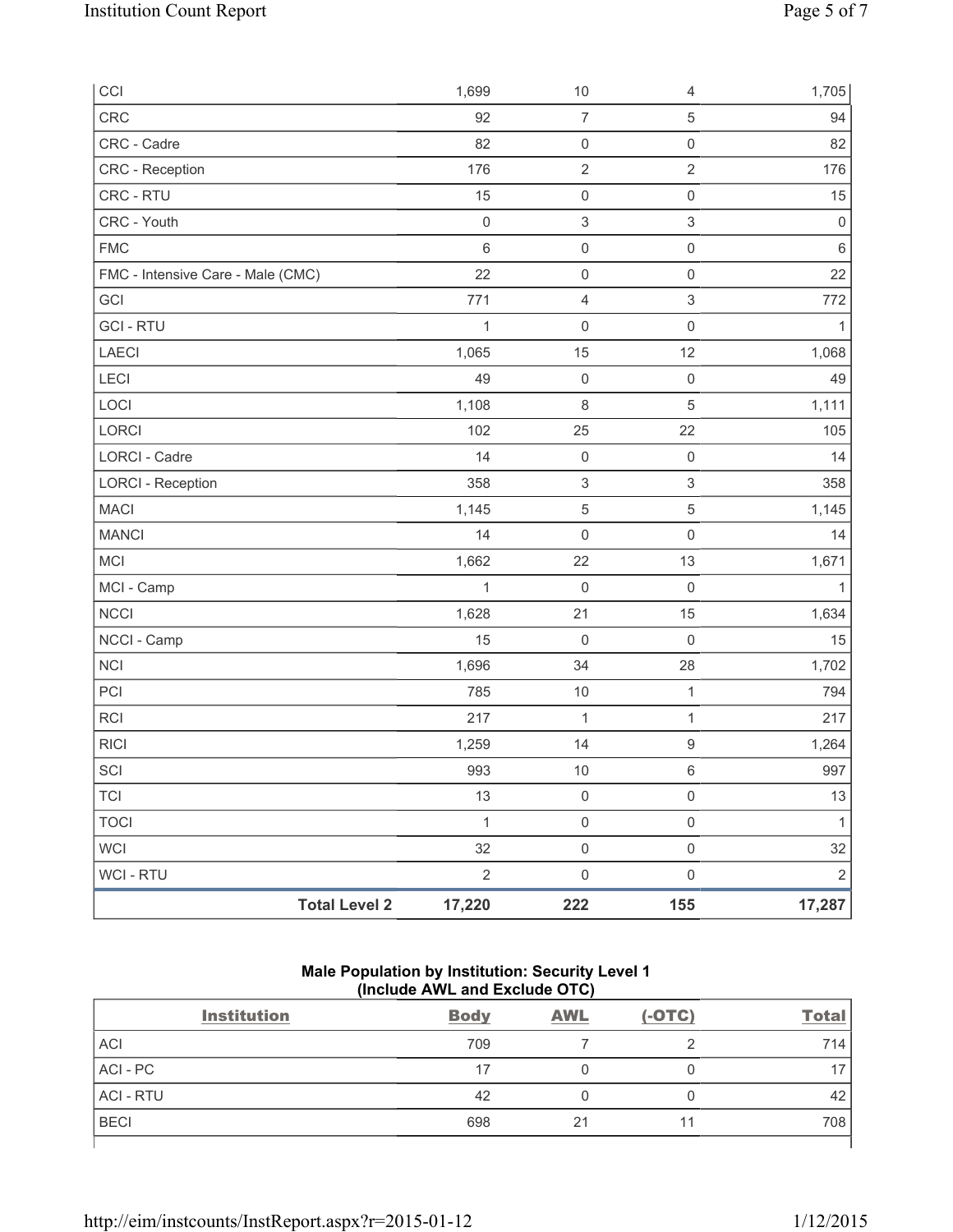| <b>BECI - Camp</b>                |                      | 461            | 0                   | $\mathsf{O}\xspace$       | 461            |
|-----------------------------------|----------------------|----------------|---------------------|---------------------------|----------------|
| CCI                               |                      | 881            | 6                   | $\mathbf{1}$              | 886            |
| <b>CRC</b>                        |                      | 60             | 4                   | $\overline{2}$            | 62             |
| CRC - Cadre                       |                      | 5              | 0                   | $\mathsf 0$               | $\sqrt{5}$     |
| <b>CRC</b> - Reception            |                      | 215            | $\overline{7}$      | $\overline{4}$            | 218            |
| CRC - RTU                         |                      | 1              | $\mathsf{O}\xspace$ | $\mathsf 0$               | 1              |
| <b>FMC</b>                        |                      | 464            | $\mathbf{1}$        | $\mathsf 0$               | 465            |
| FMC - Intensive Care - Male (CMC) |                      | 13             | $\mathsf{O}\xspace$ | $\mathsf 0$               | 13             |
| <b>GCI</b>                        |                      | 468            | 18                  | $10$                      | 476            |
| GCI - Camp                        |                      | 721            | 1                   | $\mathsf{O}\xspace$       | 722            |
| <b>GCI-RTU</b>                    |                      | 1              | $\mathsf{O}\xspace$ | $\mathsf 0$               | 1              |
| LAECI                             |                      | 693            | $\,8\,$             | $\overline{7}$            | 694            |
| LECI                              |                      | 10             | 1                   | $\mathsf 0$               | 11             |
| LECI - Camp                       |                      | 153            | $\boldsymbol{0}$    | $\mathbf 0$               | 153            |
| LOCI                              |                      | 1,155          | 5                   | $\ensuremath{\mathsf{3}}$ | 1,157          |
| <b>LORCI</b>                      |                      | 64             | $\overline{7}$      | $\overline{7}$            | 64             |
| <b>LORCI - Cadre</b>              |                      | 6              | $\mathsf{O}\xspace$ | $\mathsf 0$               | $\,6\,$        |
| <b>LORCI - Reception</b>          |                      | 136            | $\mathsf{O}\xspace$ | $\mathsf 0$               | 136            |
| MACI - Minimum                    |                      | 1,425          | 19                  | 12                        | 1,432          |
| <b>MANCI</b>                      |                      | 12             | $10$                | $\overline{7}$            | 15             |
| MANCI - Camp                      |                      | 373            | $\mathsf{O}\xspace$ | $\mathbf 0$               | 373            |
| <b>MCI</b>                        |                      | 515            | $\,6\,$             | $\ensuremath{\mathsf{3}}$ | 518            |
| MCI - Camp                        |                      | 348            | $\mathsf 0$         | $\mathsf{O}\xspace$       | 348            |
| <b>NCCI</b>                       |                      | 586            | 13                  | $\,6\,$                   | 593            |
| NCCI - Camp                       |                      | 419            | $\mathsf 0$         | $\mathsf 0$               | 419            |
| <b>NCI</b>                        |                      | 772            | 6                   | $\ensuremath{\mathsf{3}}$ | 775            |
| <b>OSP</b>                        |                      | $\overline{7}$ | $\mathsf{O}\xspace$ | $\mathsf 0$               | $\overline{7}$ |
| PCI                               |                      | 1,301          | 24                  | 14                        | 1,311          |
| <b>RICI</b>                       |                      | 1,323          | 11                  | $\mathsf 3$               | 1,331          |
| SCI                               |                      | 1,049          | $\boldsymbol{9}$    | $\,8\,$                   | 1,050          |
| <b>TCI</b>                        |                      | 44             | $10$                | $\overline{7}$            | 47             |
| TCI - Camp                        |                      | 436            | $\mathsf{O}\xspace$ | $\mathsf{O}\xspace$       | 436            |
|                                   | <b>Total Level 1</b> | 15,583         | 194                 | 110                       | 15,667         |

| <b>High Offender ID's</b>              |         |  |  |  |  |
|----------------------------------------|---------|--|--|--|--|
| Correctional Reception Center:         | A712220 |  |  |  |  |
| Lorain Correctional Institution:       | A709406 |  |  |  |  |
| Ohio Reformatory for Women:<br>W091268 |         |  |  |  |  |